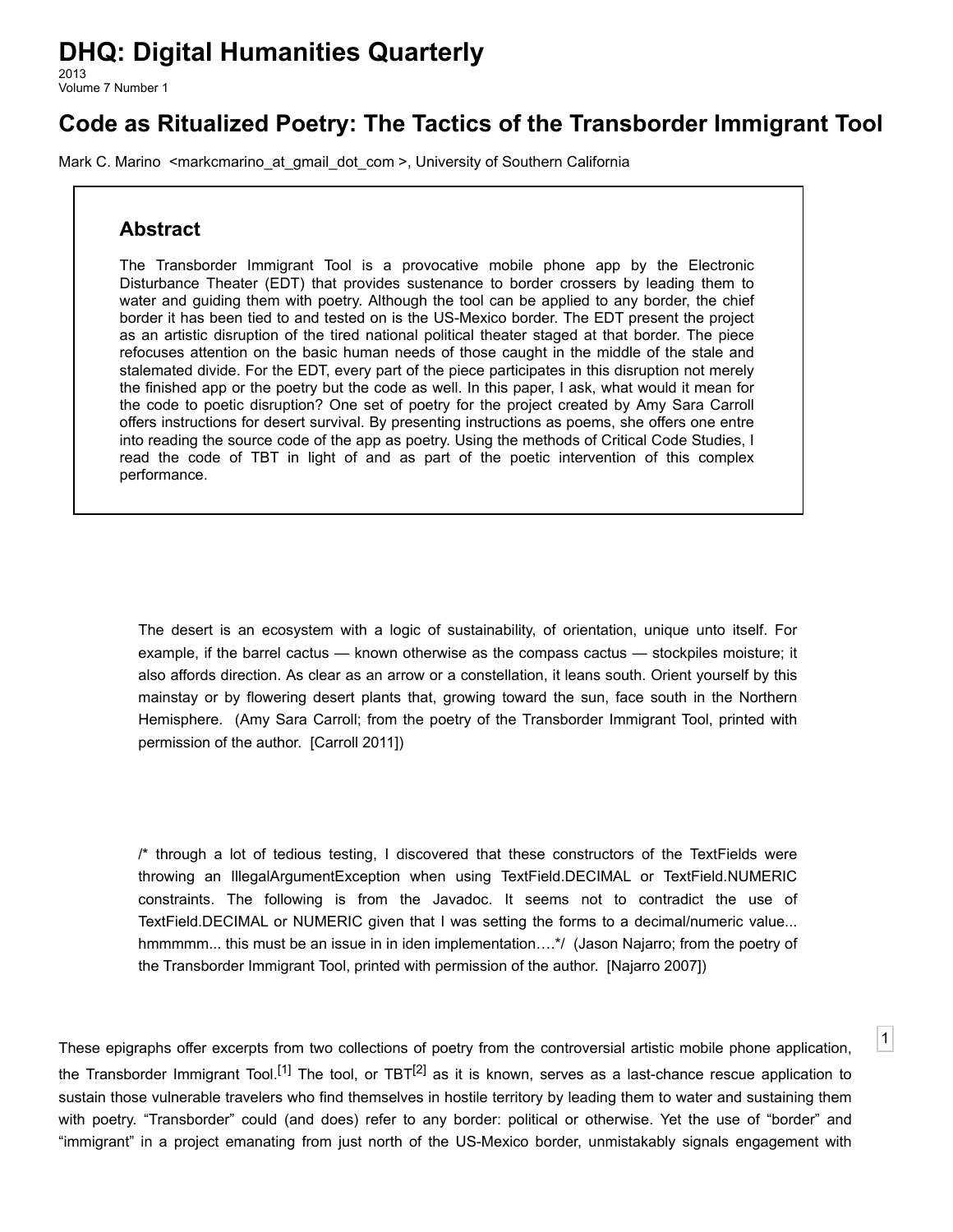incendiary border politics that demonize the undocumented as "illegals," as an incursion of dangerous, job-stealing invaders. This artwork inverts that narrative by marshalling empathy for the border-crosser who has already passed into the United States but who is about to die of thirst. Its tactic: drawing the audience into a ritualistic enactment of that perilous journey. However, by presenting the journey, the work does not aestheticize the undocumented as avatars for first-world observers, but instead, by reframing the journey in life-or-death terms, helps to deny the rhetorical construction of "illegals," by recasting the travelers as immigrants in search of the most human needs: water for their bodies and poetry for their souls.

<span id="page-1-0"></span>The Transborder Immigrant Tool is a mobile phone application being developed by the Electronic Disturbance Theater in residence at UC San Diego as the b.a.n.g. (bits, atoms, neurons, genes) lab. When deployed, the application, or app, will help a traveler crossing the desert to the north of the US-Mexico border, presumably on foot, to find water by means of a simple compass navigation device, aural, and haptic cues. Once the device finds a water cache nearby, the tool begins its wayfinding process, leading the traveler, likely dehydrated and disoriented, to the nearby cache. These caches have been placed in the desert by volunteer organizations, specifically Water Stations, Inc. and Border Angels, humanitarian organizations that work to fill brightly-painted barrels, labeled "agua," with gallon jugs of water, organizations that draw volunteers from the right and left of the political spectrum in America [\[Stalbaum nd](#page-14-2)].

[2](#page-1-0)

[3](#page-1-1)

[4](#page-1-2)

[5](#page-1-3)

[6](#page-1-4)

<span id="page-1-1"></span>The app uses GPS information from an inexpensive Motorola phone to find the traveler's location. Although this tool will not provide sustenance for an entire trip across the border, it does attempt to aid the traveler in what its developers refer to as the "last mile" of the journey.<sup>[\[3\]](#page-13-2)</sup> The traveler activates the phone in their moment of extreme dehydration, since the phone has only approximately an hour's worth of battery charge, and after locating its position, the phone searches for nearby water caches. It is important to note that as of the writing of this essay, the TBT has not been used by undocumented immigrants dying in the desert but instead has been tested by the EDT team and has been implemented rhetorically by fans and foes alike, for whom the mere mention of the Tool stirs strong emotions.

<span id="page-1-2"></span>The Transborder Immigrant Tool is not made of hyperbole and political caricatures but instead, as the epigraphs demonstrate, a series of instructions and procedures written in a calmer tone, that nonetheless draw the reader into imagined journeys. In the first epigraph, Amy Sara Carroll so beautifully intertwines survival knowledge of the desert with evocative imagery of associations. This piece is one of several poems recorded to be heard by the travelers who use the tool. The second, found in the source code of the project,<sup>[\[4\]](#page-13-3)</sup> is a comment written by Jason Najarro as documentation of a problem in the code and an expression of his frustration navigating the desert of java. Rather than segregate these texts as art and supporting software, the Electronic Disturbance Theater present both code and audio layers as poetry.

<span id="page-1-3"></span>Just as the poems help the traveler navigate the unforgiving climate of the desert, the complex terrain of the code requires a guide to navigate the dangerous landscape of the man-made methods and the interoperating systems of both hardware and software on which the code must operate. However, rather than merely draw an analogy between the comments and Carroll's survival poems, I would like to examine the code itself as another channel of poetry and poetic intervention, not because it resembles the structures of traditional verse as is often the case in Perl Poetry or many instances of codework, or poetry that plays upon the semantic structures and conventions of code, but rather because the code represents a text of semantic signs which when performed (either through human or machine reading) intervene in culture by creating a poetic disruption.

<span id="page-1-4"></span>The poetry in many ways teaches readers the aesthetic conditions under which the code is poetry. Both poetry and code present scripts of performed instructions which act as channels of artful communication, intervening in overdetermined narratives of undocumented immigrants. In this essay, I will situate the artful communication of the Tool as a folk ritual, which when enacted, conveys valued cultural knowledge. Whether in code or poetry, these instructions for an imagined journey are embedded with cultural imagery, resonant with customs of affiliated cultures, and address a set of possible stories, or use cases, about a traveler who is about to perish while crossing the desert.<sup>[5]</sup> To read the code, to trace its functioning as an imaginary border crosser is either sustained by water and poetry or perishes, is to engage with a counternarrative of the border that contradicts the popular rhetorics of pundits and politicians.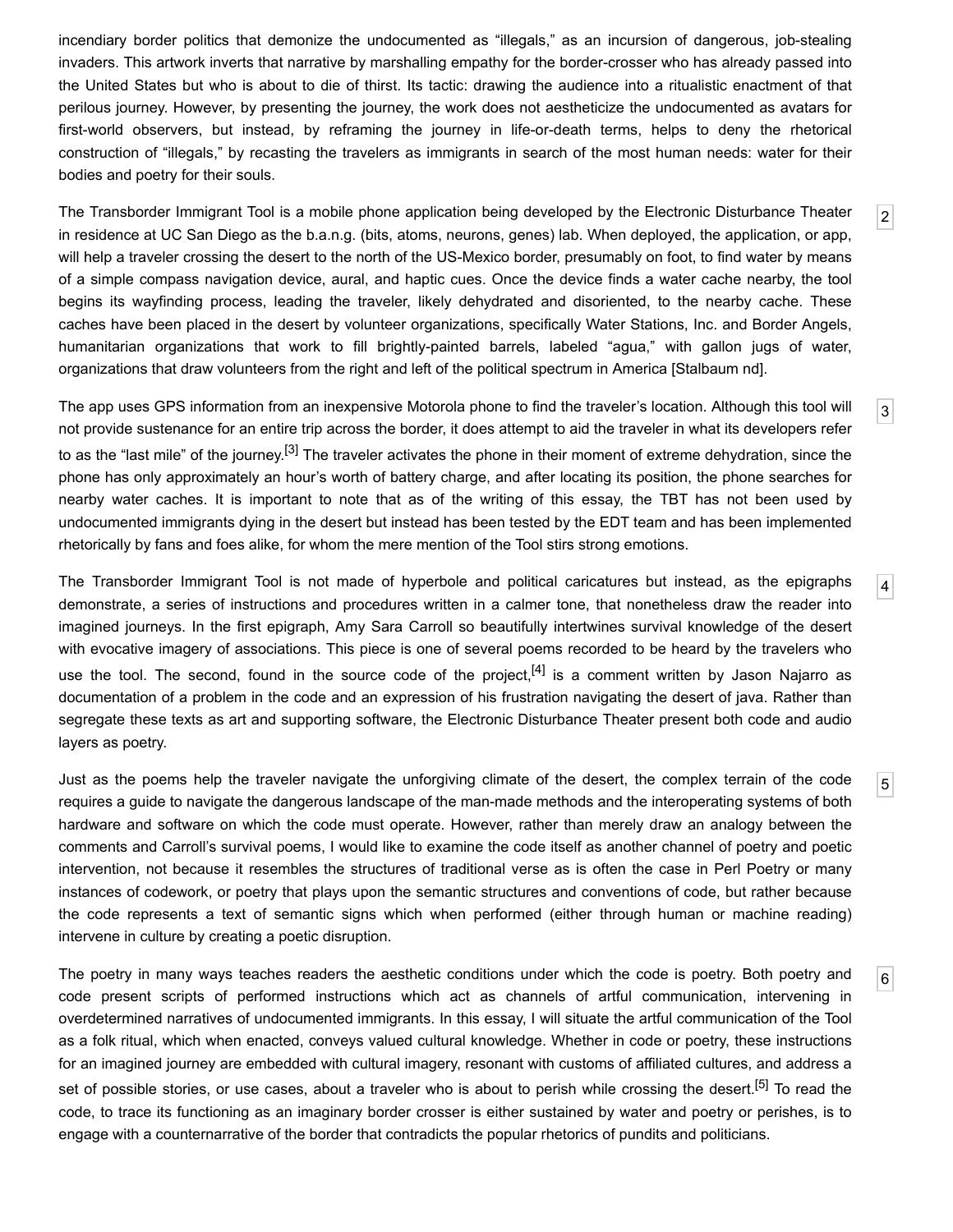# **Part 1: The Poems**

<span id="page-2-0"></span>The TBT project grew out of the unique ensemble that makes the Electronic Disturbance Theater. It began in 2007 as an extension of EDT-member Brett Stalbaum's Walkingtoolsgpx API, a library of tools for use in art projects involving GPS-navigated walks, often in rural or even dangerous areas. UCSD professor, Ricardo Dominguez, proposed to his EDT collaborator that they consider applying these tools to the US-Mexico Border, and the Transborder Tools for Immigrants (as the project was originally called) was born, though not before the EDT applied for funding both to purchase phones and to develop a poetry component of the project to be written by EDT-member Amy Sara Carroll. As the project progressed, the collective developed all elements, including the poetry and code, in conversation with one another, according to Carroll [\[The Electronic Disturbance Theater 2011\]](#page-14-3) The group began the development in earnest together with the other members of the EDT, Elle Mehrmand and micha cárdenas, and a UCSD undergraduate, Jason Najarro, who over the summer of 2008 wrote the core code for the Tool together with Stalbaum. Even while indevelopment, the tool they have created has caused quite a disturbance.

[7](#page-2-0)

[8](#page-2-1)

[9](#page-2-2)

[11](#page-2-4)

[12](#page-2-5)

<span id="page-2-1"></span>Within a few months of the publication of articles about TBT in 2009 in Vice Magazine (Dunbar) and then the geek culture link site Boing Boing, the University of California received a letter from Congressman Duncan Hunter and two others. Hunter "found the project to be a poor use of taxpayer money, particularly doing a recession" [\[Miller 2010\]](#page-14-4). As Fox News gave the story national coverage, the University of California began an audit into the project as several other investigations began to pursue Dominguez. Between op-ed pieces and a featured spot on the Glenn Beck show, the project grew in infamy, even as the production of the project was delayed, provoking violent emotions even before the app had ever been used (Morlan).

<span id="page-2-2"></span>The Transborder Immigrant Tool exemplifies Rita Raley's concept of "tactical media," [\[6\]](#page-13-5) whose "critical rationale" is "disturbance" [\[Raley 2009](#page-14-5), 19]. She explains, "In its most expansive articulation, tactical media signifies the intervention and disruption of a dominant semiotic regime, the temporary creation of a situation in which signs, messages, and narratives are set into play and critical thinking becomes possible" [\[Raley 2009](#page-14-5), 19]. In her book of that title, Raley posits tactical media as a response to "a shift in the nature of power, which has removed itself from the streets and become nomadic" [[Raley 2009,](#page-14-5) 1], a notion derived from the Critical Art Ensemble, one of the major creative influences of EDT and of which Dominguez was a member.

<span id="page-2-3"></span>[10](#page-2-3) Again, disruption is at the heart of these tactics. For example, by focusing the application not on the overcoded moment when the *illegal immigrant* crosses the border but on the moment the border crosser is dying in the desert, the project disrupts the contemporary neoliberal narratives about the border. As Raley explains about another EDT project,

The aim is not to theorize liminality but to force a rupture in the binaries of interiority and exteriority, here and there, native and alien, friend and enemy. The radical dichotomies integral to the war on terror — "you're either with us or against us" — find their counterpart in art practices that themselves depend on the solidarity of the "we" against the "them." A fence has been built, binaries constructed, and these artists intend to overturn them. [[Raley 2009](#page-14-5), 50].

<span id="page-2-4"></span>This project overturns the border binary by rephrasing the question: "What should be done about those national subjects who cross illegally?" as "What should be done about those humans who have already crossed but are now about to die in the desert?" In this way, the Transborder Immigrant Tool essentially leaps over the border fence and thus escapes the pageant that plays politics with the poor as it resettles in the realm of life and death and humanitarian aid. However, the app not only can lead a person to water, it can also deliver aid in the form of poetry. Here is another disruptive tactic of the Transborder Immigrant Tool, breaking the categorization of the app as a mere tool of physical survival while it also disrupts an image of the border crosser as a laborer for whom poetry would be at best a distraction. The EDT's message is clear: this Tool is an aesthetic object, resonating through artistic interventions even while providing for fundamental physical needs.

<span id="page-2-5"></span>The poetry for the app was written by Carroll, though other members of the Electronic Disturbance Theater have been contributing to the larger corpus of poetry which has been shared in other contexts, such as museum installations.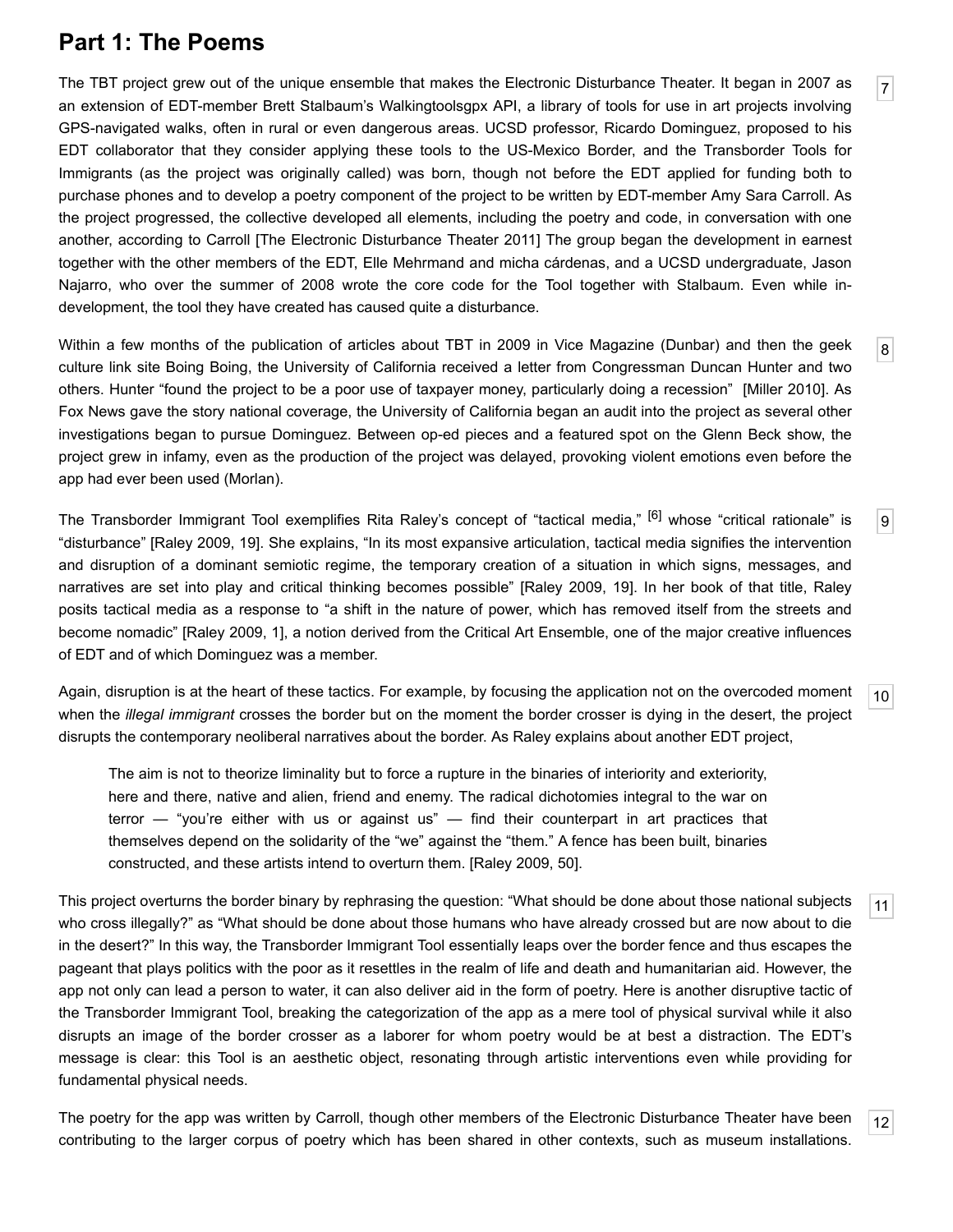Carroll describes the poetry as very different from her other work but suited to the occasion (email correspondence), describing her process of developing them after reading piles of survival guides and the migration account of Luis Alberto Urrea in *The Devil's Highway* [[Carroll 2012](#page-14-6)].

<span id="page-3-0"></span>Carroll situates these poems within the larger context of "conceptual writing," as laid out by Craig Dworkin, Vanessa Place, and Robert Fitterman. Dworkin identified this genre, drawing upon the works of Kenneth Goldsmith, as "nonexpressive poetry," akin to conceptual art, "in which the idea cannot be separated from the writing itself: in which the instance of writing is inextricably intertwined with the idea of Writing: the material practice of *écriture* " [[Dworkin 1993](#page-14-7)]. However, Carroll notes that the piece moves away from the aesthetic-focus of North American conceptual writing toward theLatin American tradition, which embraces a more explicitly political mission.[\[7\]](#page-13-6) A full review of conceptual writing is beyond the scope of this article. Suffice it to say, by gesturing toward conceptual writing, Carroll situates the poetic in a realm that moves beyond surface characteristics, where formal conceits and formalized procedures become central to how the writing is read – a genre in which writing process and computational algorithm become much more compatible bedfellows.

<span id="page-3-1"></span>[14](#page-3-1) That is not to say that Carroll has written code poems or codework. Carroll's poetry engages with the aesthetics of instructions, of survival knowledge, derived from folk wisdom more than the episteme of scientific knowledge epitomized by the mobile phone that delivers the app. The poems themselves are individual meditations on some aspect of the desert, particularly the Anza-Borrego desert in San Diego County, as each poem combines imagery of the desert with tips on survival in that trying terrain. In the poem that serves as one of the epigraphs to this paper, for example, the reader, or more properly the listener, will encounter information about the barrel cactus, which suggest how it can be used both for physical sustenance and direction. Other poems offer advice on how to cope with and manage exposure to the sun, dehydration, and desert snakes, while conserving energy in the extreme heat. The nature of these poems reframes the tool with a larger tradition of ritualized folk knowledge.

<span id="page-3-2"></span>First, though situated as poetry, these passages offer practical instructions, survival guides, embellished with poetic flourish. Folklorist Tok Thompson offers the parallel of "leaves of three let it be" as a sign of the poetry of folk wisdom [\[Thompson 2011](#page-14-8)]. Similarly, these poems convey knowledge of the land, its dangers, its hopeful sustenance, knowledge derived from the land, delivered in a deceptively plain-spoken style. These instructional poems thus evoke forms of artistry that transmit communal knowledge, like folk tales, aphorisms, memorable for their images and formulations, yet crucial for their practical information. They deliver poetic imagery with the aesthetic of instruction.

<span id="page-3-3"></span>[16](#page-3-3) Reading the poetry as instructions with deep communal ties, or instructions that lead into the folk, situates the poems as the mirror image of the code, a set of instructions which also bear the deep imprint of cultural practice. Or rather, if the poetry seemed an unlikely place to find practical instruction, the code strikes many as an odd place to find culture. However, as the poetry takes up these practical formulations it outlines the nature of a kind of folklore, how the practical instructions bear the communal practice and wisdom.

<span id="page-3-4"></span>Second, the poems are performed. They are read aloud (in multiple languages) through recordings on the phone. Although the text I quote in this paper has been copied from a digital text file shared with me by Carroll, those travelers who encounter the poems will hear them played through the phone at a random moment while using the Tool. The poems have been recorded by cárdenas , Merhmand, and others, and stored as wav files to be played on the mobile phones as part of a portion of a set of use cases. The poems that play to them are not part of a collection, an anthology, to be perused or thumbed through, but part of this process. That process is not merely accessible to the person who is dying in the desert but it is also accessible to anyone who traces their way through the code (or code repository) either using the machinery of the phone (or the software equivalent), or by reading through the code. The poetry then offers knowledge situated in a performance that is part of a process.

<span id="page-3-5"></span>But the poetry itself also suggests folk ritual, as it offers knowledge or advice that has been embroidered with rich semantic inflections. Consider again, the poem from the epigraph. The simplest version of its contents is "the barrel compass stores water and points south." However, Carroll frames this information with the metaphor of "an ecosystem with a logic of sustainability, of orientation." Of course, the phrase "logic…of orientation" speaks both to the poetry but

[15](#page-3-2)

[17](#page-3-4)

[18](#page-3-5)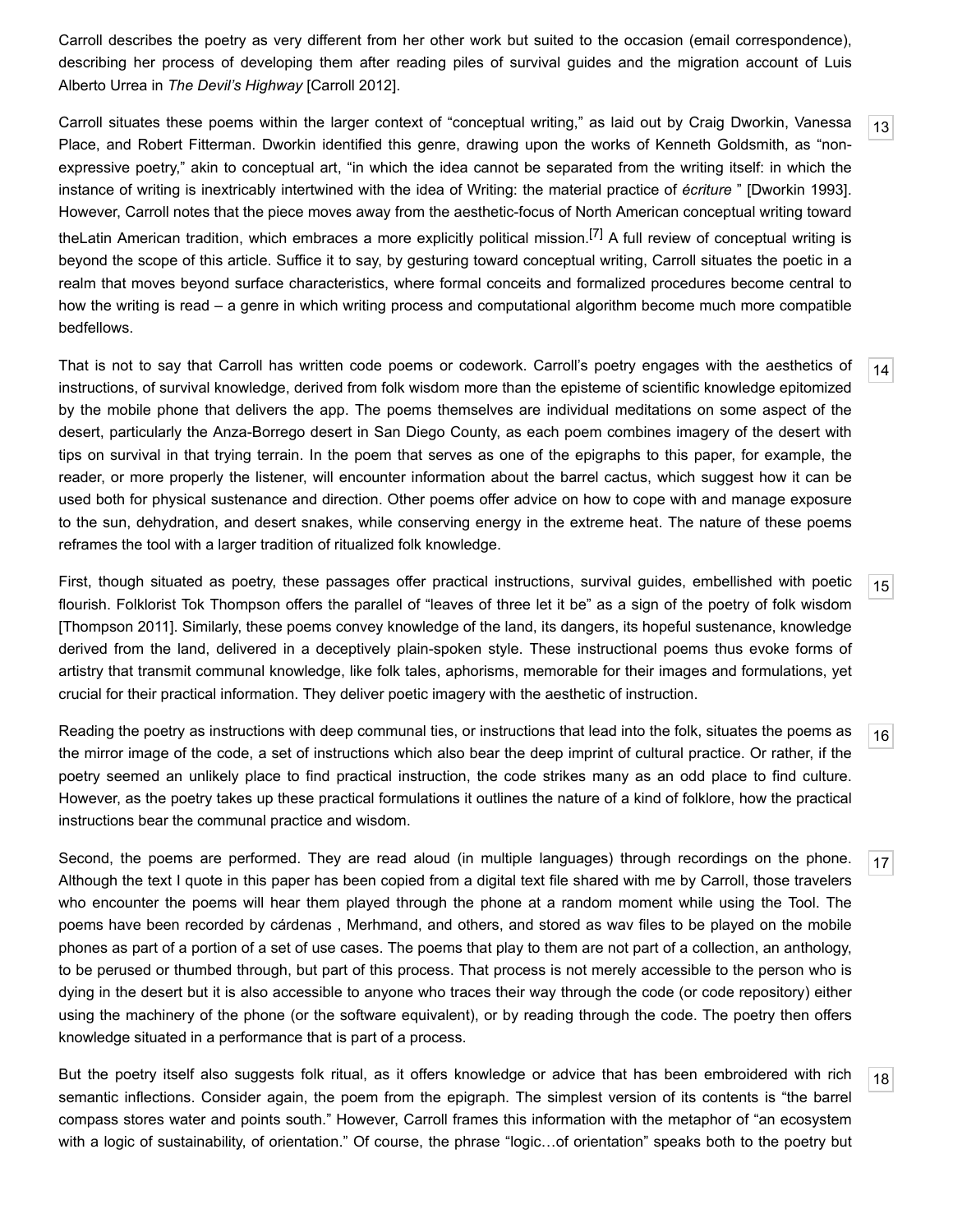also to the tool itself, which now by extension is grounded in the deeper nature of the desert. Evoking the basic compass wheel interface of the Tool itself, Carroll refers to the barrel cactus in its alternate name, "compass cactus." Abruptly, the sentence switches its frame with the metaphor of "stockpiles," an industrial term more often used not in survival but in accumulations of destructive materials. And again, she shifts registers with "affords," a term with deep resonance in the realm of tool design, programming. The end of the poem entangles or emplaces the tips for survival knowledge into the larger realm of geography and contested borders, as the piece encourages the traveler to orient himself or herself by facing "south in the Northern Hemisphere," which at once evokes a sense of human divisions of the land in the context of a world view into which nation-states and what Dominguez calls "the aesthetic fiction of the border" dissolve [\[Dislocative 2010b\]](#page-14-9). Carroll's seemingly plain-spoken directions call forth the conflicts of world views, pulling on metaphors from production, war, and design, while re-orientating the reader toward land and country.

<span id="page-4-0"></span>It is perhaps only in the realm of science that we entertain a notion of cultural knowledge devoid of cultural dispositions.. Without rehearsing the entire epistemes of Foucault, it is worth noting that scientific knowledge is culturally situated and constructed and that the long shadow of world views colors or frames all descriptions of empirical phenomena. The genre of "directions" or "instructions" become emblematic of knowledge that has been systematized, seemingly stripped of unnecessary verbal trappings, especially when what is being described is a naturally occurring process. It is easy to conceive of computer source code in this context: a series of instructions (although not everything is an instruction) devoid of cultural inflection, pure process.

<span id="page-4-1"></span>Carroll's poetic instruction in the Transborder Immigrant Tool, however, suggests ways in which instructions become more than mere directions. Her poems draw to the forefront the extent to which knowledge, even knowledge of survival, when communicated is, by necessity, situated in other kinds of cultural frames of reference – that knowledge is always cultural knowledge and instructions are always something more. Her work calls to mind other forms of practice that more obviously mix instruction with story, with song, with art.

<span id="page-4-2"></span>Yet Carroll claims that the code of the tool is the poetry of the project. Such a claim might be more disturbing than anything else called forth by the project, and yet given the context of conceptual writing, the code, as a manifestation of the logic and loglines of the art project, becomes poetry not just through that very framing but also by the very instructional nature of the poems it delivers.

# **Part 2: The Code**

#### [\[8\]](#page-13-7)

<span id="page-4-3"></span>To read the poetry, is to imagine a traveler in her hour of need receiving just-in-time guidance and sustenance. To read through the code of the Transborder Immigrant Tool is to stage a ritual in which mythical travelers cross the desert through the software.<sup>[\[9\]](#page-13-8)</sup> On the surface of the comparison, these traversals seem inconsonant, since one involves physical movement and the other an act of the imagination of execution. I would argue that since the act of reading code requires models of materially tied processes, models, even black-boxed models.<sup>[\[10\]](#page-13-9)</sup> of the effects of the executed translation of the code on software and hardware, it is not necessary for someone to be physically moving to be enacting this journey.

<span id="page-4-4"></span>The code of the Transborder Immigrant Tool is set to function in a particular set of use cases of a traveler lost in the desert in desperate straits. To read the code is to implement the code, to imagine the realization of that code, the software produced by it, and consequently the desert and the desert traveler as well as the water to which the software leads. To read the code is to enact the ritual of the code which carries with it communal knowledge and a communal history. Such an enactment is not meant to trivialize or aestheticize the real lives of those who could benefit from using the tool but instead to meditate not on their political representations but rather on their (potential) lived conditions by tracing through a procedure designed to rescue them.

<span id="page-4-5"></span>[24](#page-4-5) Code is routinely conceptualized as abstracted procedure. However, for this paper, I am setting that conventional term aside for a more culturally situated formulation. "Procedure" calls to mind a series of steps aimed at a goal; "ritual" is a performance aimed at cultural connectivity, at instilling community, of signifying allegiance, of remembering. The code

[22](#page-4-3)

[23](#page-4-4)

[19](#page-4-0)

[20](#page-4-1)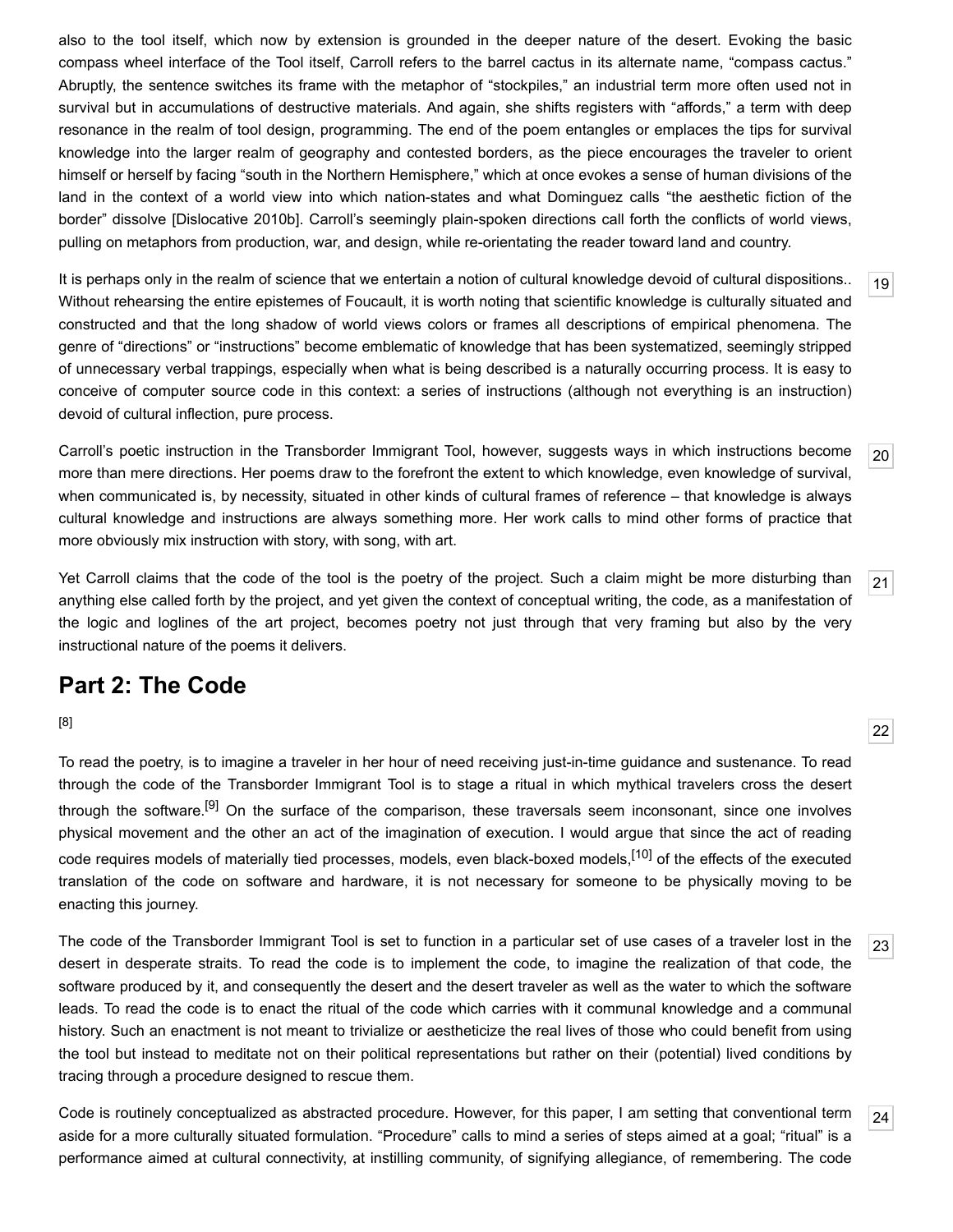like the text of the oral performance is more of a transcript of a performance to be realized in the mind the mind of the reader or by the processes of the computer. It bears signs of its performance as well as its history. Which is not to say that code does not have an ends in mind. The Transborder Immigrant Tool does produce the app and govern the interactive experience of the app. I am focusing rather on the human reading of the code. Thus, I would argue that to engage with the Transborder Immigrant Tool through the code is to engage in a ritualistic imaginary performance of the software, a speculative deployment, an engagement that has many parallels with folk practice of ritual, song, and tale.

<span id="page-5-2"></span>The act of reading code then involves a willful attempt to process like the computer, to emulate the system that will be operated on by the performative, automatic, triggers of the code. The notion of literacy, therefore, in the sense of reading literacy, is insufficient for the act of reading code. As in processing textual symbols, reading code does require an understanding of the connotation of the instructions. However, connotation and electrical effects are not the same. Andrea diSessa in her book *Changing Minds*: *Computers, Learning, and Literacy*, offers the notion of "Material [Intelligence" to substitute for literacy, meaning "intelligence achieved cooperatively with external materials" \[diSessa](#page-14-10) 2011, 5]. Because of the specifications of hardware and software, including operating systems, it is not enough to say that reading code requires the same kinds of knowledge of the interdependent corollaries and theorems as in the case of mathematics, though as diSessa notes these both require similar skills. Annette Vee offers the term proceduracy "for the literacy associated with computer programming, is the ability to break down complex processes into smaller procedures and express them explicitly enough to be read by a computer" [[Hunter 2009\]](#page-14-11). Reading code requires establishing an adequate representation of the state of the software (and at times the hardware) at any given time in the program. As I have mentioned elsewhere, this work can often function as a threshold paradigm that conflicts with the act of interpretation, which looks to connotation rather than this highly material form of denotation.

<span id="page-5-3"></span>To examine the code of this piece, I will use several of the methodologies of Critical Code Studies, an area of study I have been collaborating in since 2006. Critical Code Studies is the application of humanities-style hermeneutics to the interpretation of the extra-functional significance of computer source code. It is a form of media-specific analysis that uses the source code as an entry point for discussion of technoculture. Code readings have examined databases, computer games, works of electronic literature, and even a program that is a single line of code long. The goal is to develop a more detailed understanding of encoded objects through engagement with the unique, historically and materially situated signs of their code.

<span id="page-5-4"></span>The Transborder Immigrant Tool was written by then-undergraduate Jason Najarro and UC San Diego instructor Brett Stalbaum in Java, specifically Java 2 Micro Edition (J2ME) for the IDEN platform on the Motorola i455, a comparatively inexpensive mobile phone. Java, originally developed by Sun Microsystems, has been an open source programming language since 2007, undergoing development from a worldwide community of programmers. Like Java, the Tool itself is offered with a GNU Affero General Public License, which makes it available for others to continue or modify.

<span id="page-5-5"></span>The Tool also makes use of pre-existing libraries, namely those of Java and J2ME and Walkingtools, developed by Stalbaum and others. Stalbaum has described these tools as an open platform he has been developing for use in art and education projects [[Stalbaum nd\]](#page-14-2).

## **Attribution and Affiliation in Code**

<span id="page-5-0"></span>A flag salute, a kiss on a cheek, a communal dance, these ritualistic conventions create a sense of connection even as they serve as sorting methods, as shibboleths, as barrier to entry, a border between inside and outside the community of knowledge. In this way ritualized forms signal affiliation.

<span id="page-5-1"></span>Code is similarly marked by such affiliation, and the Transborder Immigrant Tool establishes its community with the open source code movement through its choice of programming language, its licensing agreements, and, of course, by releasing the code on the SourceForge site. Bruce Perens, who developed an early definition for "open source," wrote in 1999 that it is a specification for licenses that ensures: "The right to make copies of the program," "The right to have access to the software's source code," and "The right to make improvements to the program" [[Perens 1999](#page-14-12)]. In that seminal article and his definition he promoted a new model for software development. The Transborder Immigrant Tool is a piece of folklore that circulates in affiliation with the open source folk and all the attendant ethos of collaborative

[25](#page-5-2)

[26](#page-5-3)

[27](#page-5-4)

[29](#page-5-0)

[28](#page-5-5)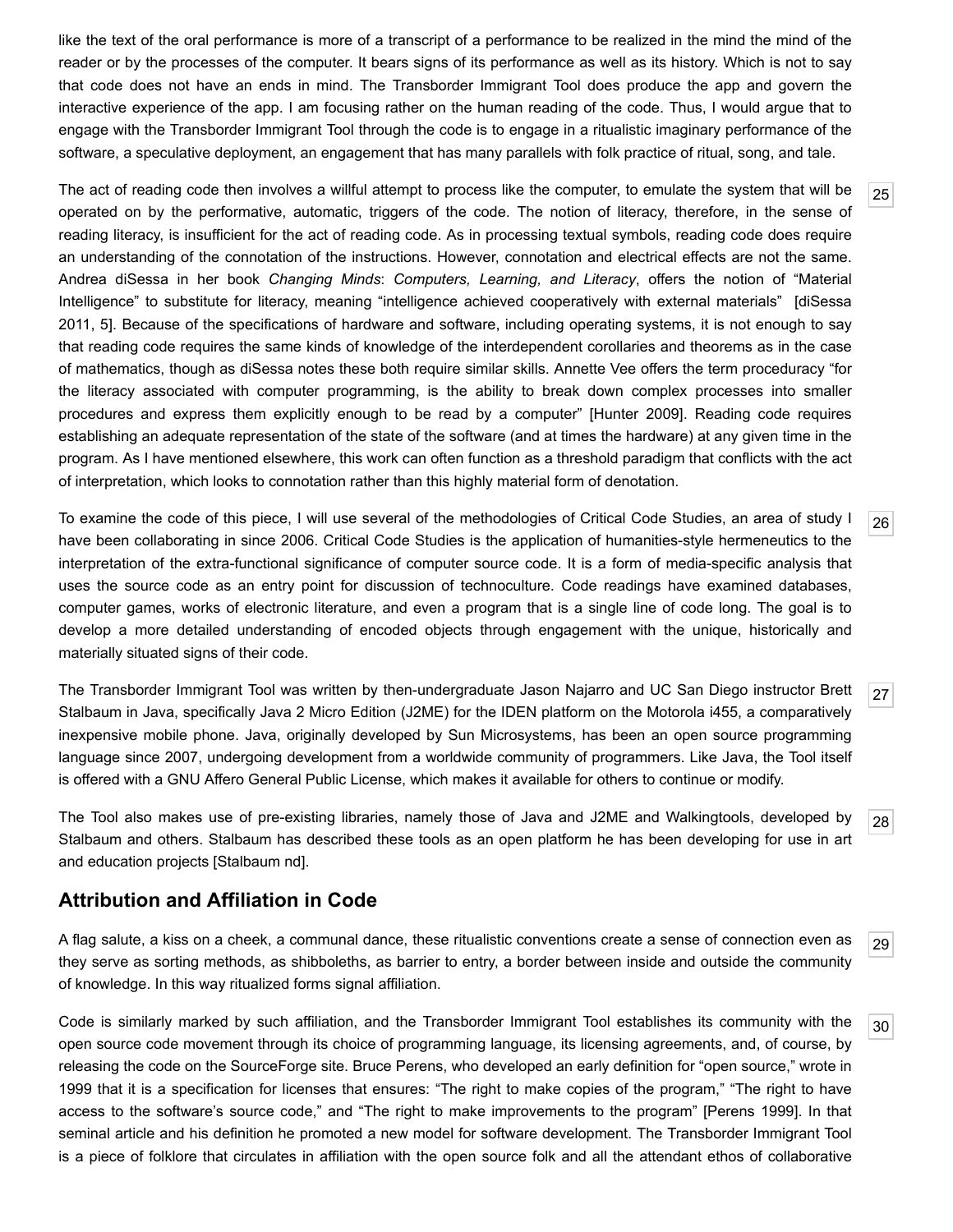development and sharing of resources.

<span id="page-6-0"></span>Consider the header code in the DowsingCompass holds many such signifiers of connection: The comments at the top of the code begin the file by locating this code within the larger Walkingtools project, an platform for developing apps such as TBT. The second line announces a copyright even as it precedes the explanation that the software is free and can be redistributed freely. The text of that copyright, like many portions of the code, serves a performative function that by applying the GNU Affero General Public License, signals and establishes the projects links with the Open Source movement.

/\* WalkingtoolsGpx: XML, APIs, and Apps for Walking Artists Copyright (C) 2010 Walkingtoools project/B.A.N.G. Lab UCSD This program is free software: you can redistribute it and/or modify it under the terms of the GNU Affero General Public License as published by the Free Software Foundation, either version 3 of the License, or (at your option) any later version. This program is distributed in the hope that it will be useful, but WITHOUT ANY WARRANTY; without even the implied warranty of MERCHANTABILITY or FITNESS FOR A PARTICULAR PURPOSE. See the GNU Affero General Public License for more details. You should have received a copy of the GNU Affero General Public license along with this program. If not, see <http://www.gnu.org/licenses/>.

<span id="page-6-1"></span>This license text presents another instance where language is operating as functional, performative utterances even as it signals affiliation. Nor is this license text a unique expression of the programmers. Instead it is boilerplate, or rather a scripted part of the ritual, used by many across the community. Yet even as the project reaches for the freedom of the open source community, it offers a nod to the legal regime under which it would fall victim if it event "implied" a warranty of "FITNESS FOR A PARTICULAR PURPOSE."

<span id="page-6-2"></span>The Open Source community becomes a folk through its licenses, which have become precedent for the Creative Commons licenses that have so shaped creative symbolic production and circulation on the Internet. At the turn of the millennium, Rick Borovoy et al. (2001) described a process they called "Folk Computing," "an approach for using technology to support co-present community building inspired by the concept of folklore" [[Borovoy 2001](#page-14-13), 1]. This notion, born of the MIT Media Lab, becomes "Folk Programming." In a presentation entitled "Forking Encouraged: Folk Programming, Open Source, and Social Software Development," Kirrily Robert, Jason Douglas, and Yoz Grahame use "folk programming" as a way of naming contemporary open source software development. In both cases the open source programming community becomes the site of a folk, since the emphasis is on collective development.

<span id="page-6-3"></span>Of course, that is not the only form of affiliation. The choice of a programming language represents a source of affiliation, linking this project to the ethos of a particular programming language as well as its paradigms. Also, the application affiliates itself by making use of pre-existing libraries, in this case various Java and J2ME libraries, and more particularly, the Walkingtools, an open API developed by Stalbaum in collaboration with others to create a platform or infrastructure for projects just as this one. These libraries serve as a necessary groundwork for the application, while situating the Tool itself in a clan or network of software applications. The code calls these libraries through import statements:

#### Import edu.ucsd.calit2.TransborderTool.international.\*

<span id="page-6-4"></span>The name bears the affiliation of the code to its source, as a file name and as an institution, calit2 at UC San Diego. The naming reflects a file structure, that following Java conventions is a kind of reverse URL. As a result, the code acknowledges the institutional context that fostered its growth and would later investigate its production. At the same time, the mere act of following that convention is itself an act of affiliation to the larger community of Java programmers, the folk to whom this lore will be legible.

<span id="page-6-5"></span>In these ways, the folklore of code points to its community.

### **The Lore of the Comments**

[31](#page-6-0)

[32](#page-6-1)

[33](#page-6-2)

[34](#page-6-3)

[35](#page-6-4)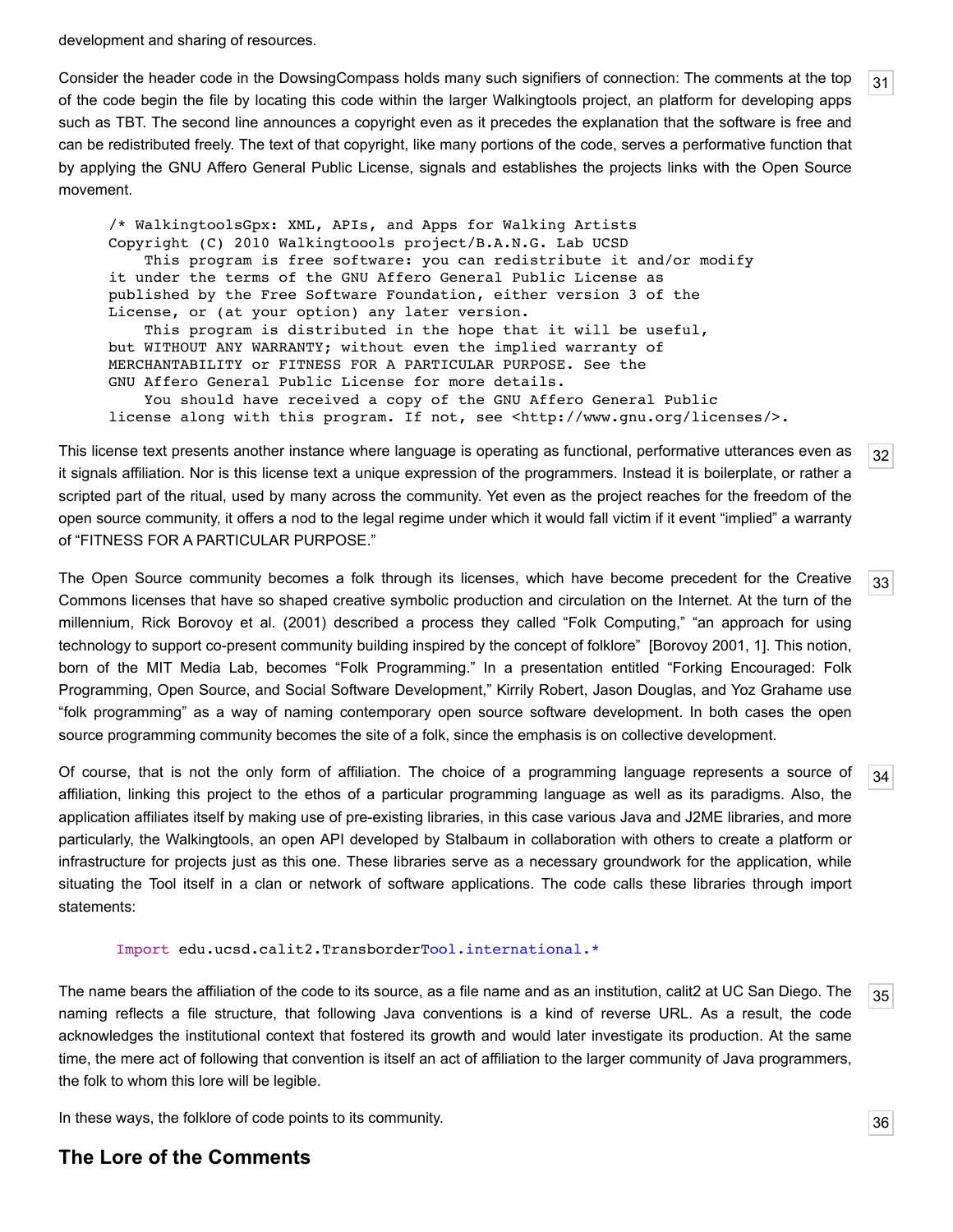<span id="page-7-0"></span>Jeremy Douglass argues, "Comments are part of a vernacular, with their own folk traditions and lore"(Douglass, Jeremy) . I would push this a step further by saying that comments themselves are lore, and those in the Transborder Immigrant Tool take a form that parallels the embellished instructions of the poetry. Jason Najarro's commentary in the Transborder Immigrant Tool code possesses much of this quality found in Amy Sarah Carroll's writing. Consider this passage from the TBMIDlet.Java code in which Najarro seems to be leaving trail marks and warnings.

<span id="page-7-1"></span>[38](#page-7-1) After writing the comment included in the epigraph above, Najarro quotes the following passage from the IDEN documentation,

191. "Some constraints, such as DECIMAL, require the implementation to 192. perform syntactic validation of the contents of the text object. 193. The syntax checking is performed on the actual contents of the text 194. object, which may differ from the displayed contents as described 195. above. Syntax checking is performed on the initial contents passed 196. to the constructors, and it is also enforced for all method calls 197. that affect the contents of the text object. The methods and 198. constructors throw IllegalArgumentException if they would result 199. in the contents of the text object not conforming to the required 200. syntax."

<span id="page-7-2"></span>[39](#page-7-2) The code is authorless yet authoritative, like an invocation of holy writ or communal law, and yet this text is something much more mundane and patently incomplete.

<span id="page-7-3"></span>[40](#page-7-3) Through Najarro's comment, his notes on his own frustration, the code becomes a document of process, spoken in first person to an audience that is trying to make their way through the code. The text takes the form of an oral remark, as he interrupts himself with "hmmmmm" and then offers speculation. Then, he leaves a bit of text from the manual, the document that was supposed to tell him how to interact with the IDEN system as a sign of the well that was empty.

<span id="page-7-4"></span>Throughout this well-documented code, Najarro's voice returns, translating the functioning of the code into straight forward imperatives, for example before running the getNearbyWaypoints, Najarro writes, "Offer any available help to user" [[Najarro 2007](#page-14-1), 429]. Yet the voice is not addressing a listener but paraphrasing the activity of the code. In another passage he writes, "we are now returning from a bad signal" [\[Najarro 2007](#page-14-1), 424]. The royal "we" here stands in for the code and perhaps also its programmers. The comments use the model helping verb "may" in a manner that establishes the uncertainty and indeterminacy, as in this example: "in these cases the user may still be able to navigate with a magnetic compass" [\[Najarro 2007](#page-14-1), 408]. Again, such a state of uncertainty or potential is the state of the unexecuted program, paralleling the advice of the prose poems, where all instructions are offered with contingencies.

<span id="page-7-5"></span>[42](#page-7-5) This is not to suggest that the comments were all written by one person or in one voice. Consider the text of the TBgpxParser file which explains:

<span id="page-7-6"></span> /\* Completely rebuilt this part on may 10th, 2008, in order to make the class \* more robust. Before it assumed that certain elements would be contained in \* a particular order, without any intervening xml tags that might be added \* by various applications. (Such as G7towin, which produces gpx files that \* this class threw up on.) I tried to make it more robust by looking for tags \* and accepting their data if they contained "wpt" data, and just ignoring \* anything else it finds. Brett \*/

[43](#page-7-6)

[41](#page-7-4)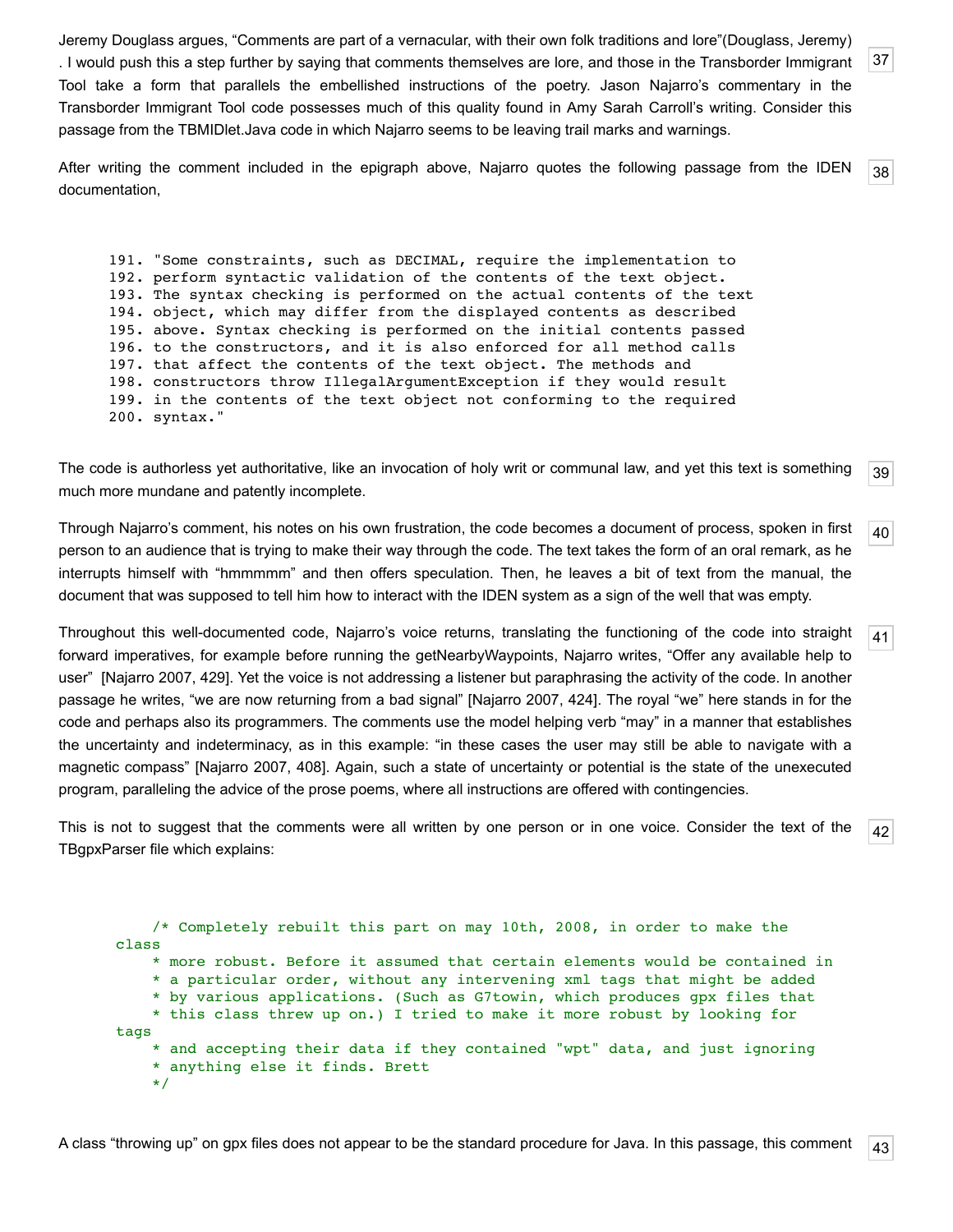returns to the decidedly personal record of the designer's log rather than paraphrasing what the code does. As a further sign of documentation to aid future revisions to the code, Stalbaum even signs this note. In another comment, Brett's informality seems to return:

```
 54 …[the software] should now handle any gpx file containing
 55 * waypoints, regardless of other junk in the file.
```
<span id="page-8-0"></span>The many voices of the commentary represent more than the multiple authorship but also the heteroglossia of the code, to use Bakhtin's notion.<sup>[11]</sup> the many genres and styles within even one set of comments composed by the same programmer. While Bakhtin spoke of novels, these code files are full of narratives, accumulated fragments, even some auto-generated comments,<sup>[12]</sup> organized around the particular operational patterns of the instructions.

## **Walking through the code:**

<span id="page-8-1"></span>To read the code is to engage in what Dominguez calls a "speculative deployment," or imagined execution, of the code [\[Dislocative Media 2010a](#page-14-14)]. To trace the code is to test a series of potential use cases, imagining a user, here a mythological border crosser who is about to die. (Note that aside from tests by the EDT, there have only been speculative deployments so far)<sup>[13]</sup>. So to read this code is to travel with that user across the desert, trying to survive by using the tool.<sup>[14]</sup> The traveler is left in the state of Schrödinger's famous cat, straddling or toggling between the states of life and death. To aestheticize the plight of the immigrant would be exploitative, but I would argue that since the tool has circulated far in advance of any implementation that the Tool is a rhetorical device even more than it is a survival mechanism. To participate in the ritual of the code is to move with that user, to travel with them, to engage in the subject positions inscribed in the code, which has been framed in a certain logic about the border. A walk through of the code will enact this ritual, while no doubt creating another "text" of the folklore that is the Transborder Immigrant Tool.

<span id="page-8-2"></span>At the SourceForge code repository, a reader will first encounter the five main Java files of TBT: Dowsingcompass, Dowsingcompasslistener, TBCoordinates, TBgpxParser,<sup>[\[15\]](#page-13-14)</sup> and TBMidlet. Midlet is the name for MIDP (Mobile Information Device Profile) applications designed to be run on small devices, particularly mobile phones. The "let" suffix follows the naming convention of servlets and applets. The primary file, then, is the TBMidlet file.<sup>[16]</sup>

<span id="page-8-3"></span>The first part of the code initializes the variables, setting them to their default states, most of which are null, including the variables that are key to locating the water, nearbyWPList (nearby Waypoint List) and targetList. Six poem names are loaded in as well as the names of the sound files. After this initialization, the code presents the constructor for a TransBorderMidlet:

#### public TBMIDlet () {

<span id="page-8-4"></span>[48](#page-8-4) In Java, a "constructor" creates an instance of the class (known as instantiation), in other words, a new object, the application itself.<sup>[\[17\]](#page-13-16)</sup> "Public" means that any file can call that function.

<span id="page-8-5"></span>[49](#page-8-5) Before it can help the traveler navigate, the system needs to know where water is, so it runs TBgpxParser as a thread. A thread is a type of background process or subroutine. A commented-out line (or a line of code which will be "ignored" by machine readers) shows how one implementation of the tool loaded the coordinates from a website.

[45](#page-8-1)

[46](#page-8-2)

[47](#page-8-3)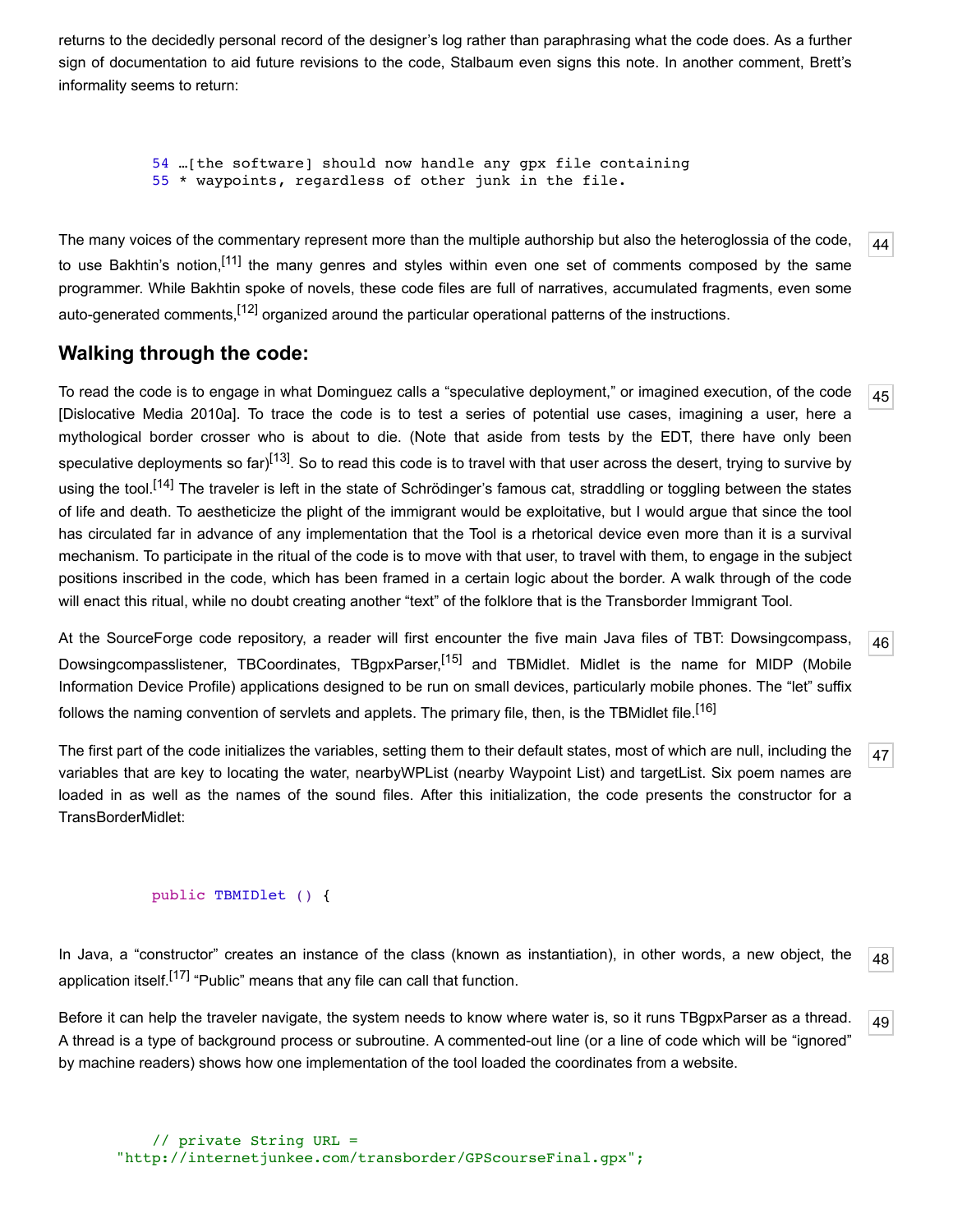<span id="page-9-0"></span>In an operational version, according to Stalbaum, the coordinates would be pre-loaded onto the phone rather than posting them for anyone to find on the Internet. Stalbaum said this choice was based on the sensitivity of the water cache data and the project's work to keep it private – not because the water stations themselves are hidden, sitting just off road in bright blue barrels, but because an opponent of the project might make ill use of the entire list of coordinates [\[Stalbaum nd](#page-14-2)]. As a consequence of this vulnerability, the application does not (and in fact cannot<sup>[18]</sup>) download the files but will be preloaded with them. This commented-out line of code serves as a reminder of yet another potential threat to the survival of the immigrant, those who wish to sabotage the water stations.

<span id="page-9-1"></span>Having loaded the data, the software performs a "freshness test" to see if the location data has expired:

```
301. // make sure the data is not expired
302. if (isExpired) {
303. display.setCurrent(expired);
304. display.vibrate(1000);
305. playAudioFile("expired.wav", true);
306. } else if (expireWarning) {
307. display.setCurrent(expirationWarning, tbDowsingCompass);
308. display.vibrate(1000);
309. playAudioFile("expiration.wav", true);
```
<span id="page-9-2"></span>If the data is expired or the warning is already set, the phone vibrates and plays the expiration warning.

```
310. } else if (startUpAlert) { //first time only
311. startUpAlert = false;
312. display.setCurrent(startUpDisplay, tbDowsingCompass);
313. display.vibrate(1000);
314. playAudioFile("startup.wav", true);
315. } else { // we are good to go
316. display.setCurrent(tbDowsingCompass);
317. }
```
<span id="page-9-3"></span>[53](#page-9-3) Otherwise, if the app has just been launched, it plays its startup audio. The expression of the process that checks the expiration date seems rife with the urgency, finality.

```
126. if (exp <= System.currentTimeMillis()) {
127. expired = new Alert(translation.translate("Data expired"),
128. translation.translate("The data is expired, TBTool is not safe to use."),
129. errorImage,
130. AlertType.ERROR);
131. expired.setTimeout(Alert.FOREVER);
132. expired.addCommand(exit);
133. expired.addCommand(ignore);
134. expired.setCommandListener(this);
135. isExpired = true;
```
<span id="page-9-4"></span>[54](#page-9-4) Again, line 126 checks to see if the expiration date was on or before the current date. If it is, then a new alert is created. Lines 132-133 create options for response including an "Exit" and "Ignore" option.

```
51
```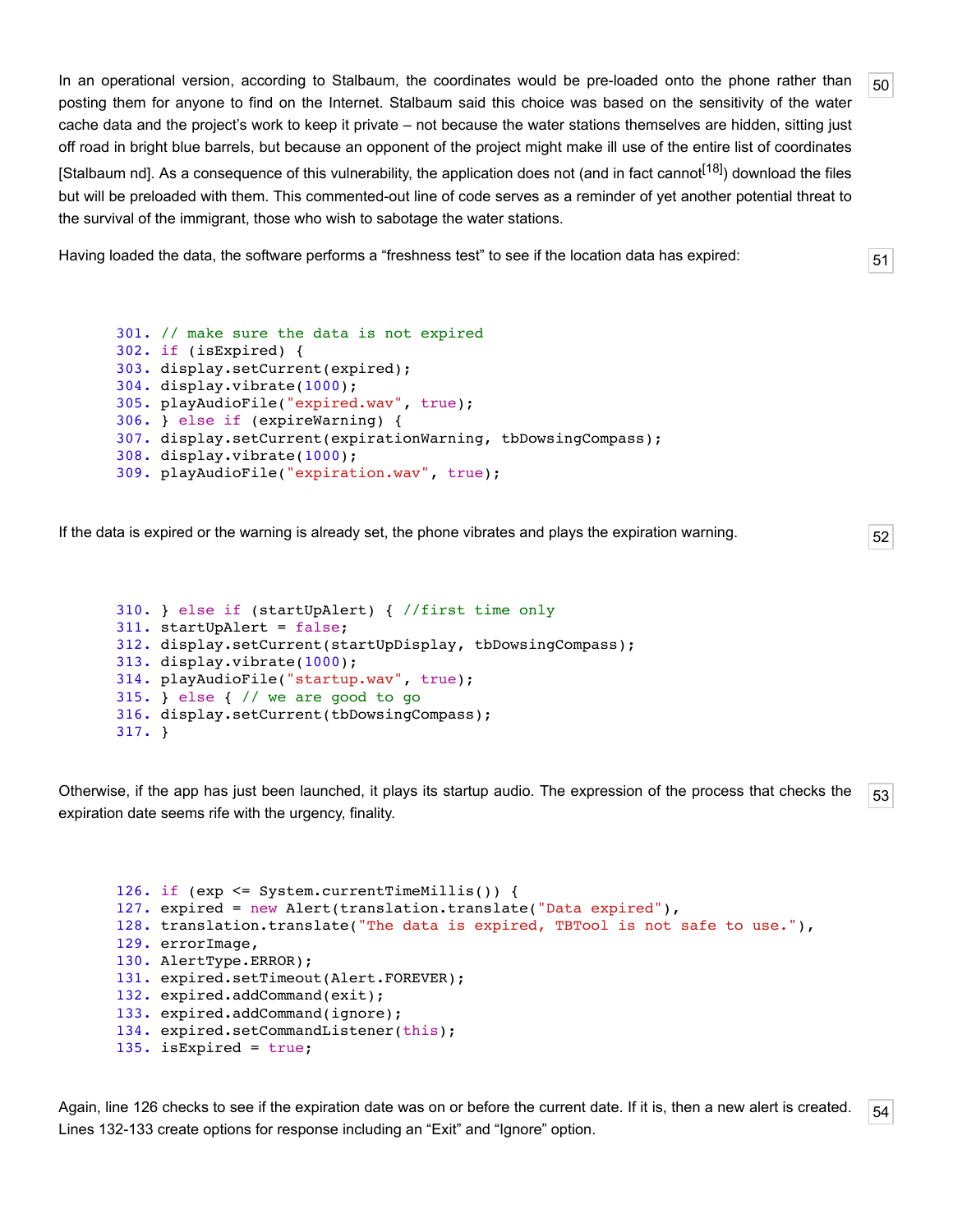<span id="page-10-0"></span>In this code snippet, the reader encounters the first scenario in which the imagined user would likely die. Reading the code as a kind of procedural narrative creates the sense of two distinct tonal registers. Notice how the more unemotional, mathematical aspects of the code (the "if (exp <=") alternate with a more loaded natural language of the functions, objects, and data. The lines "AlertType.ERROR" and "expired.setTimeout (Alert.FOREVER);" indicate the finality of this state since no additional waypoint information is available (TBMIDlet 127, 128). Reading these lines of code, excerpted from their coding environment, it is difficult not to notice the foreboding in the all-caps ERROR and FOREVER or to ignore the terrible resonance that builds with each repeated "expired." However, those dramatic elements alternate with lines that seem much more understated. The simple variable assignment "isExpired = true" would most likely spell death for the traveler. In this way, dual registers sound out in the code, one that more directly announces the danger and another that, though delivering equally grave news, proceeds with a bare mathematical calm.

<span id="page-10-1"></span>The second such scenario occurs immediately after in the code.

```
157. noNearbyWaypoints = new Alert(translation.translate("No Nearby Points"),
```
<span id="page-10-2"></span>Translated into the traveler's preferred language, this alert plays for 10000 milliseconds, possibly the last alert the person will hear. Such a statement sounds maudlin, but it is important to remember that this code is not merely a system of causes and effects, of calculations, but a representation of potential real-world moments with dire consequences. Like Carroll's poetry, the code conveys these moments of imminent death without using the conventions of a protagonist, drawn-out scenes, or other devices that typically cue affect, requiring instead that the reader realize the potential peril while processing these instructions. The finality of this scenario does not come across with the sensationalism of 24-hour news but instead with a kind of muted affect, the impact only settling in once the reader has traced through the implications by tracing through the consequences of the code.

## **Of Witching Sticks and GPS**

<span id="page-10-3"></span>[58](#page-10-3) Although the Transborder Immigrant Tool relies on high-tech navigation equipment, the story of the code does not champion the potential for a technological rescue but instead reverts to folk knowledge, material bodies, and natural environs. While both kinds of scientific knowledge might be considered "folk" knowledge, the Transborder Immigrant Tool draws upon the wisdom of Death Valley rather than Silicon Valley.

<span id="page-10-4"></span>While death awaits the traveler who has expired data or cannot find a waypoint, in other versions of the scenario, the traveler will find a destination to navigate towards. By default, the system will set the cache as the location, but the user can manually choose a destination, including a beacon or a city. The Tool searches for a nearby water station by using DowsingCompassListener, an extension of a Walkingtools method called NavigatorListener.

```
205. tbDowsingCompass.addNavigatorListener(this);
206.
207. targetList = new List(translation.translate("Select a Target"),
List.IMPLICIT);
```
<span id="page-10-5"></span>When the user is facing a water cache, the software calls a witchingEvent, a method which begins the primary navigation. This metaphor of "witching" or "dowsing" is part of the framework of the tool, yet it is not an explicit part of the project. Rather, it was added by Jason Najarro as he was programming. Elsewhere I discuss in detail the significance of such a metaphor.<sup>[19]</sup> Suffice it to say, introducing this folk practice as a conceptual metaphor of the Transborder Immigrant Tool frames this set of methods to a pre-digital cultural practice. The high-tech communication

[59](#page-10-4)

[60](#page-10-5)

[55](#page-10-0)

[56](#page-10-1)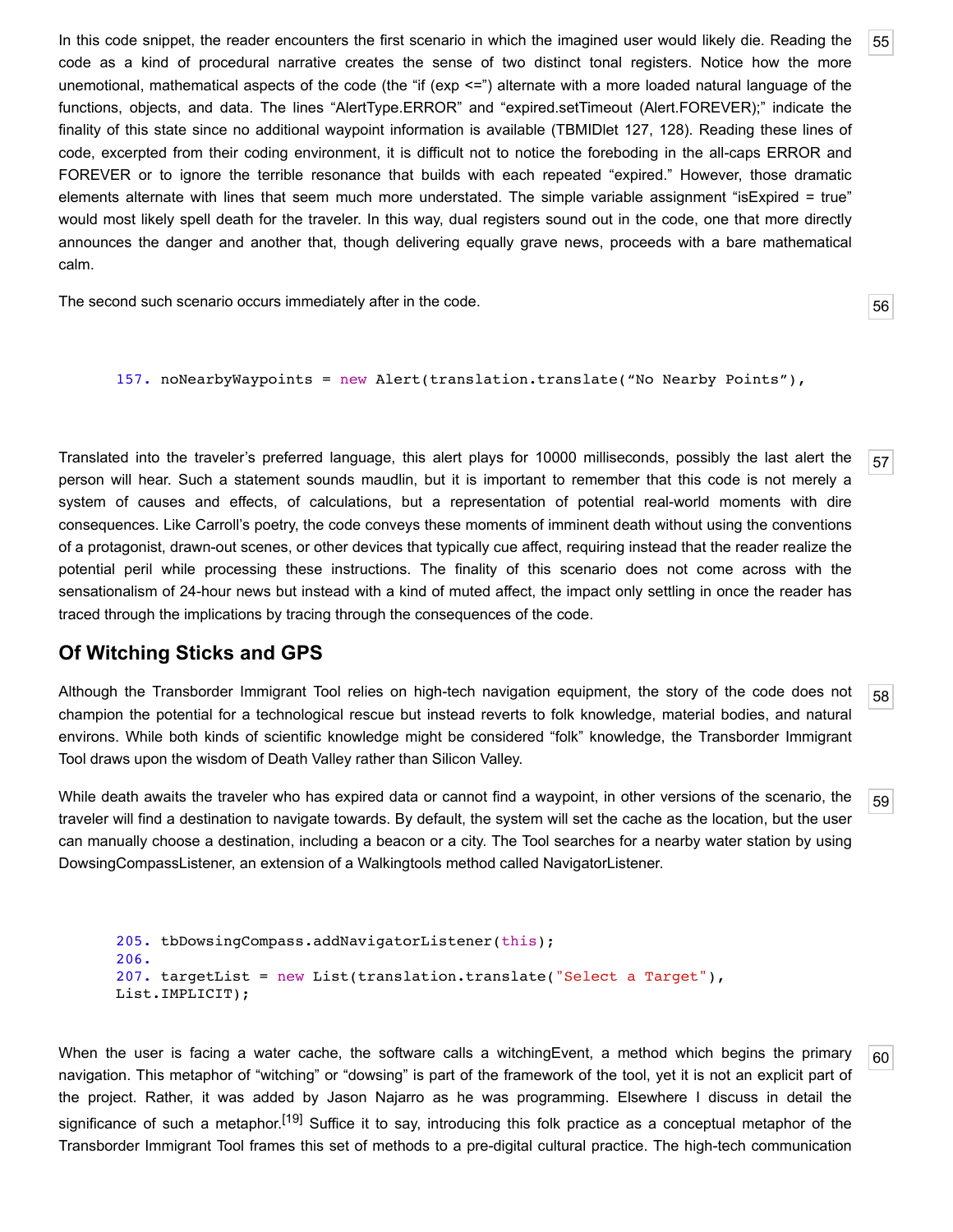and global positioning device is turned into the stick with its innate connection to water. In a witchingEvent, the Tool begins wayfinding, leading the person to the water cache through a set of audio and haptic cues. If the immigrant is fortunate enough to reach the water, the code celebrates:

```
212. waypointAheadAlert = new Alert (translation.translate("Site Ahead!") 
221. arrivedAlert= new Alert(translation.translate("Arrived at Site")
```
<span id="page-11-0"></span>[61](#page-11-0) However, toward the end of TBMidlet, the code raises the specter of another unfortunate outcome. If the traveler stops, the Midlet plays a message to encourage the person to walk:

```
554. If (isMoving) {// uptdated to moving
555. nearbyWPList =
556. tbDowsingCompass.getNearbyWaypoints (SEARCH_DISTANCE);//so update nearby
point
557. }else { //updated nt moving
display.vibrate(200). 
558. If (moveWarningEnervator \frac{1}{6} 5 == 0) {//only play this file ~ every 5th time
559. playAudioFile("move.wav", false);//the "move for compass message can be too
frequent.
```
<span id="page-11-1"></span>The moveWarningEnervator is meant to push on the immigrant who may have stopped from exhaustion or perhaps disorientation. The vibrations and the audio output were built around Najarro's research into the state of a dehydrated person. Here is another occasion in the development of this project that demonstrates its primary focus on *serving* a real desperate human need, rather than merely representing that need. Reflecting on the mental state of the traveler, Najarro realized that their interface must be simple enough to communicate to a person about to pass out or worse [\[Stalbaum nd\]](#page-14-2). Similarly, as the traveler nears the water station, the duration of the periodic vibration increase, just as a dowsing stick would respond to its approach of water in the ground.

[62](#page-11-1)

[64](#page-11-3)

<span id="page-11-2"></span>[63](#page-11-2) To read this code, by my measure, is to emulate the functioning of the code in a use-case. The reader must imagine the effects on the code of a water station found nearby or none found. In this way, that reading experience is likely to be multiple, but it cannot be vague. In other words, in order to process the code as the machine does, the reader cannot avoid the question of whether or not the traveler finds a water cache, but instead in each use-case must decide whether or not water is found and, consequently, whether the border crosser lives or dies.

# **Poetry in Potential**

<span id="page-11-3"></span>Just as the code presents the use-case as instructions suspended around potential states, so too does Carroll's poetry. A second poem demonstrates this combination of instructional imperative, poetry, and potentiality: "Heat cramps, relatively mild, signal dehydration and loss of sodium. *Drink water, rest in the shade; seek water at twilight*. Heat illness is an injury whose symptoms include fatigue, dizziness, fainting, nausea, vomiting. Redux: *Drink water, rest in the shade; seek water at twilight*. Heat exhaustion produces sweating, clammy skin, increased pulse and respiration rate, weakness, more fainting, nausea and vomiting. *STOP*. *The choices from now on you make will dictate whether you live or die.* Heatstroke happens when a person pushes on despite heat exhaustion. Trauma ensues — physical collapse, loss of consciousness, rapid pulse and respiration, a skyrocketing body temperature, severe disorientation, impaired motor skills, involuntary urination, dilated pupils. As heatstroke progresses, you will experience chest and arm pain, convulse, go into a coma. You will not be equipped to deal with these symptoms as they present themselves. *Call 9-1-1 or 0-6-6 beforehand*."

<span id="page-11-4"></span>[65](#page-11-4) Similar to the code that handled the expired data, this poem offers the reader another pair of voices: one delivering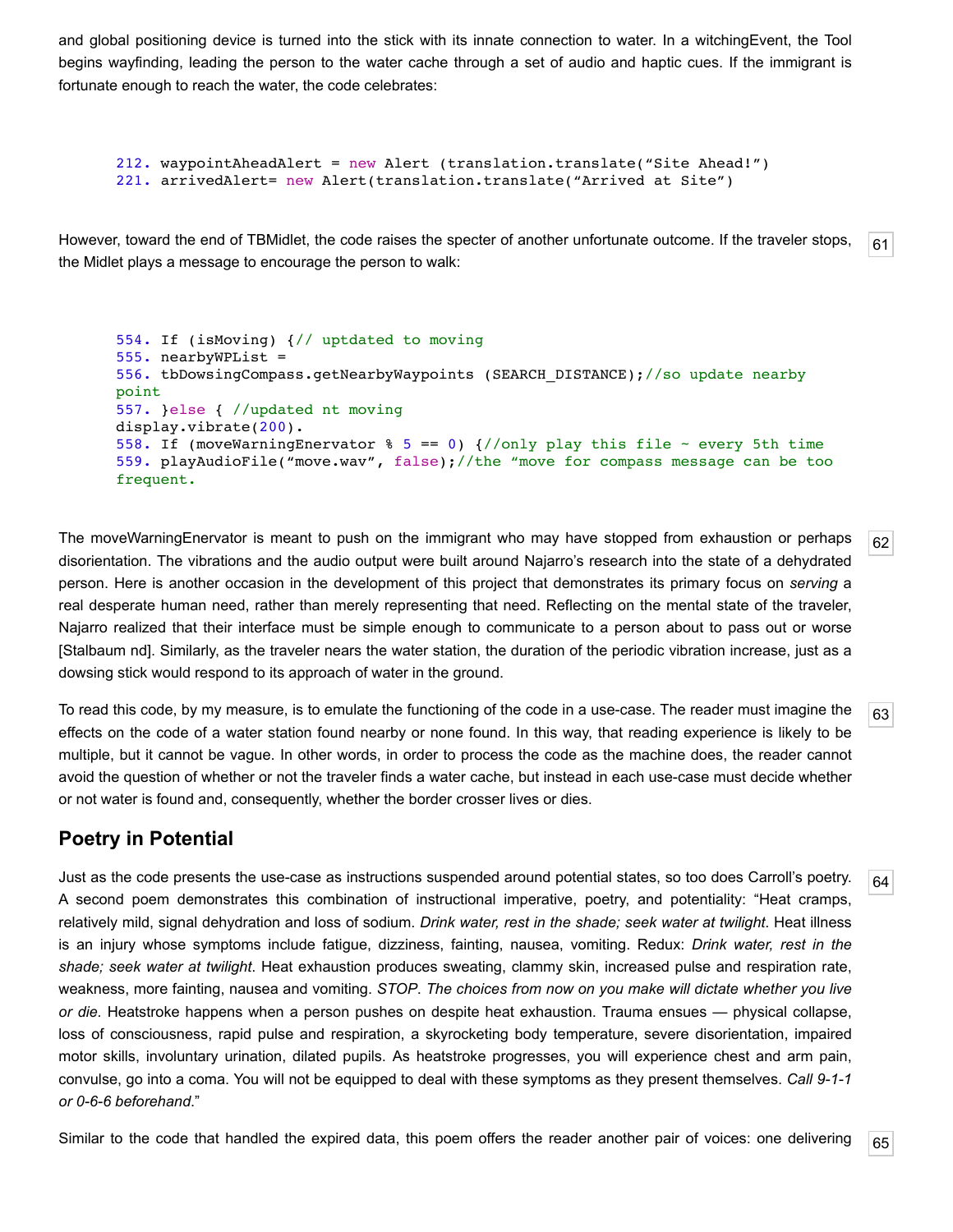data, medical information in a dry, calm tone, the other imperatives, whose italics underscore their urgency and alarm. The passage begins with the plain tone of a definition followed by instructions on how to combat. The symptoms list grows followed by a repetition of the instructions, "drink…rest…seek water a twilight," now a refrain. For those who encounter the art project, as opposed to those using the system to survive, the instructions are like the code: something that we read as intended for someone or something else to put into action. The second symptoms list is repeated but the pattern is interrupted by an alert: "Stop," followed by a much more stark warning. The symptoms list resumes with elaboration, embellished with images. Through anaphora, Carroll intensifies the impact of the "heat." The final list marks symptoms the person will not be able to react to or recover from, followed by a command. This alternation of the symptoms and instructions act as alternating threads or subroutines, the one set to draw out the set of effects of hydration, the other instructions on what to do next. Yet they are not unrelated. The symptoms serve as signs to motivate the responses, like a series of if-then statements. They proceed with increasing severity on a path to dehydration even while they are instructing on how to respond to it. The instructions, the direct address, serve as the moveWarningEnervator, to push the perishing traveler to action.

<span id="page-12-0"></span>The rhetoric of folk wisdom, whether in rituals or prophesies, delivers its instructions with conditions for execution and possible scenarios for outcomes, in ways analogous to the code. In cautionary stories and warning axioms, rules and rhymes, legends and prayers, folk wisdom travels through a set of admonitions that, like the code, carries with it the outcomes when its conditions are not met. The code and poetry of this piece deliver the wisdom of those survival procedures in tones that alternate between calm, methodological instructions and descriptions, on the one hand, and alarming alerts and pressing imperatives, on the other. The juxtaposition of those tones, as well as the interplay between the poetry and the code layers, the way they frame one another, disrupt any singular narrative of the transborder traveler's experience, offering instead a journey that proceeds with urgency and yet inevitability, inevitability and yet possibility, leading either to death or to survival.

[66](#page-12-0)

[69](#page-12-3)

<span id="page-12-1"></span>[67](#page-12-1) At the same time, both the code and the poetry defuse the political Molotov cocktail of the border by situating the land not in the context of political boundaries but in a survival narrative. Though we have read the code as deployed by an imaginary undocumented immigrant, neither the poetry nor the code make mention of the traveler's national identity, using TB in the naming of files and methods throughout the code to inscribe "transborder" across the project in place of "undocumented" or "illegal." The criminalization authored by the State is hence supplanted by the moniker of movement across a political fiction.

<span id="page-12-2"></span>[68](#page-12-2) Both the code and the poetry are part of rituals, part of this instantiation of the Transborder Immigrant Tool. They are performed in the execution of the Tool, but this execution has been mostly an imaginary activity. Most people who encounter this tool have not been dying in the desert. Rather, those who speak of the software and its applications engage in speculative deployments. Some deploy the project only partially based on little more than the publicity videos or snippets of poetry, leading typically to reactionary responses. However, tracing carefully through the instructions in the code and the poetry, the reader has the opportunity to imagine the potential outcomes for the traveler and more fully consider the implications separate from the hysterical political rhetoric. Like traveling a labyrinth or walking the Stations of the Cross, pursuing the processes of the Transborder Immigrant Tool requires faithfully following set paths that others have and will continue to pursue as a form of meditation.

<span id="page-12-3"></span>To situate code as ritual is to acknowledge its place in the transmission and production of culture itself. In *Ethomimesis*, anthropologist Robert Cantwell writes of the place of ritual in culture, arguing, "Whatever the ontological status of culture as such, it must be embodied, enacted, performed, represented and reproduced in order to have any social reality" [\[Cantwell 1993](#page-14-16)]. The code and the poetry of the Transborder Immigrant Tool present a site of this performance, the enactment of culture through the lore of travelers who live or die while making their way through a desert that they must learn to read. In reading the code, we cross and cross back that same desert, guided by the wayfinding of the comments and advice, encountering and becoming a folk attentive not to the political spectacle of national border debates but to the potential loss of life and the conditions of sustenance for our fellow travelers

#### **Notes**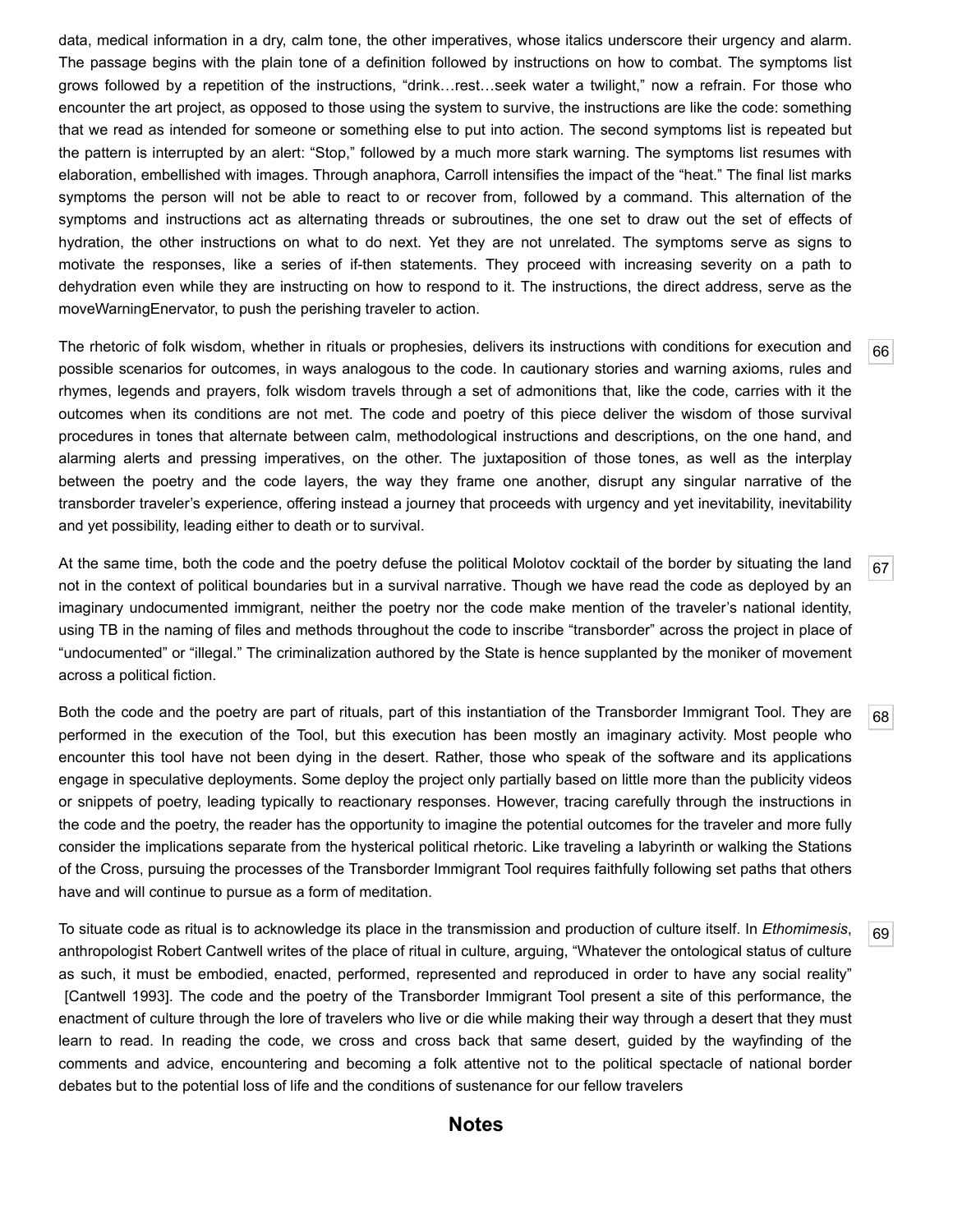<span id="page-13-0"></span>[1] This essay is published in parallel with a further exploration of the TBT online at<http://scalar.usc.edu/nehvectors/border-codes/> where readers will find the complete set of code as well additional interviews, background readings, and analysis. *Border Codes* was developed as part of a 2011 NEH Vectors Summer Institute.

<span id="page-13-1"></span>[2] Technically, the initials of the project at TIT, and the metaphor of the life giving, maternal body is by no means a coincidence; however, in the hands of critics of the piece, the initials became a weapon to harass particularly the women of the Electronic Disturbance Theater. For more on those events, see <http://scalar.usc.edu/nehvectors/border-codes/>

<span id="page-13-2"></span>[3] Virginia Kuhn has pointed out to me that "last mile" is a concept most commonly used to refer to the final distance between existing lines of fiber optic cable and home Internet users.

<span id="page-13-3"></span>[4] Brett Stalbaum of EDT made the code available via Source Forge as of the 2010 Critical Code Studies at USC conference.

<span id="page-13-4"></span>[5] Although the TBT has never been used by immigrants, it does not engage with the misfortunes of immigrants merely aesthetically. Brett Stalbaum has said that he made sure when developing TBT that he could trust his life with it. Equally instructive is the volunteer work EDT has done helping to refill the barrels to which the tool navigates. [[Stalbaum nd](#page-14-2)]

<span id="page-13-5"></span>[6] In her book of that title, Raley traces the term "tactical" and its emphasis on disruption, via Geert Lovink, to the Next Five Minutes (N5M) held in Amsterdam in 1993 [\[Raley 2009,](#page-14-5) 6].

<span id="page-13-6"></span>[7] See Luis Camnitzer's *Conceptualism in Latin America* for an insightful overview .

<span id="page-13-7"></span>[\[8\] The main code files for the Transborder Immigrant Tool are explored in depth in](http://scalar.usc.edu/nehvectors/border-codes/) *Border Codes* (http://scalar.usc.edu/nehvectors/bordercodes/)

<span id="page-13-8"></span>[9] Though there are many ways to read any code object, including many partial readings, here I am discussing a particular reading path through the project to trace its functionality from startup to shutdown.

<span id="page-13-9"></span>[10] In programming discourse, it is common to use the word "black box" to describe a process whose input and output is known but whose specific operations are not analyzed.

<span id="page-13-10"></span>[11] See "Discourse in the Novel" in [[Bakhtin 1982](#page-14-17)].

<span id="page-13-11"></span>[12] Line 470 has the comment "//TODO Auto-generated method stub" which was most likely generated by Netbeans, the development environment that the EDT used to create the code.

<span id="page-13-12"></span>[13] The tool has been used in the context of performances, for example, when the EDT used it to cross from the United States into Mexico.

<span id="page-13-13"></span>[14] In this section, I posit an example of reading the code by way of tracing out use cases. Admittedly, tracing out processes from start to finish is only one of an infinite array of reading practices regarding code. Most notably, many, including the developers, encounter code through an integrated development environment (ide), which allows them to traverse the code with much greater alacrity, leaping from function to definition, moving through multiple files fluidly, et cetera. What I am narrating here is the process by which someone might trace out the functioning of the code from start to finish of the software, again, a kind of walking through the code.

<span id="page-13-14"></span>[15] GPX is the name for the XML GPS data schema that the Tool uses.

<span id="page-13-15"></span>[16] Unless otherwise noted, the lines of code are taken from the TBMIDlet.Java file. The line numbers used were added to this file as JAVA does not require line numbers.

<span id="page-13-16"></span>[17] Though this is the constructor, the application does not launch until the start method is called.

<span id="page-13-17"></span>[18] Line 48 of DowsingCompass.Java reads

TBGpxParser gpxParser = new TBGpxParser(TBGpxParser.RES, "../../../../" + gpxFileName);